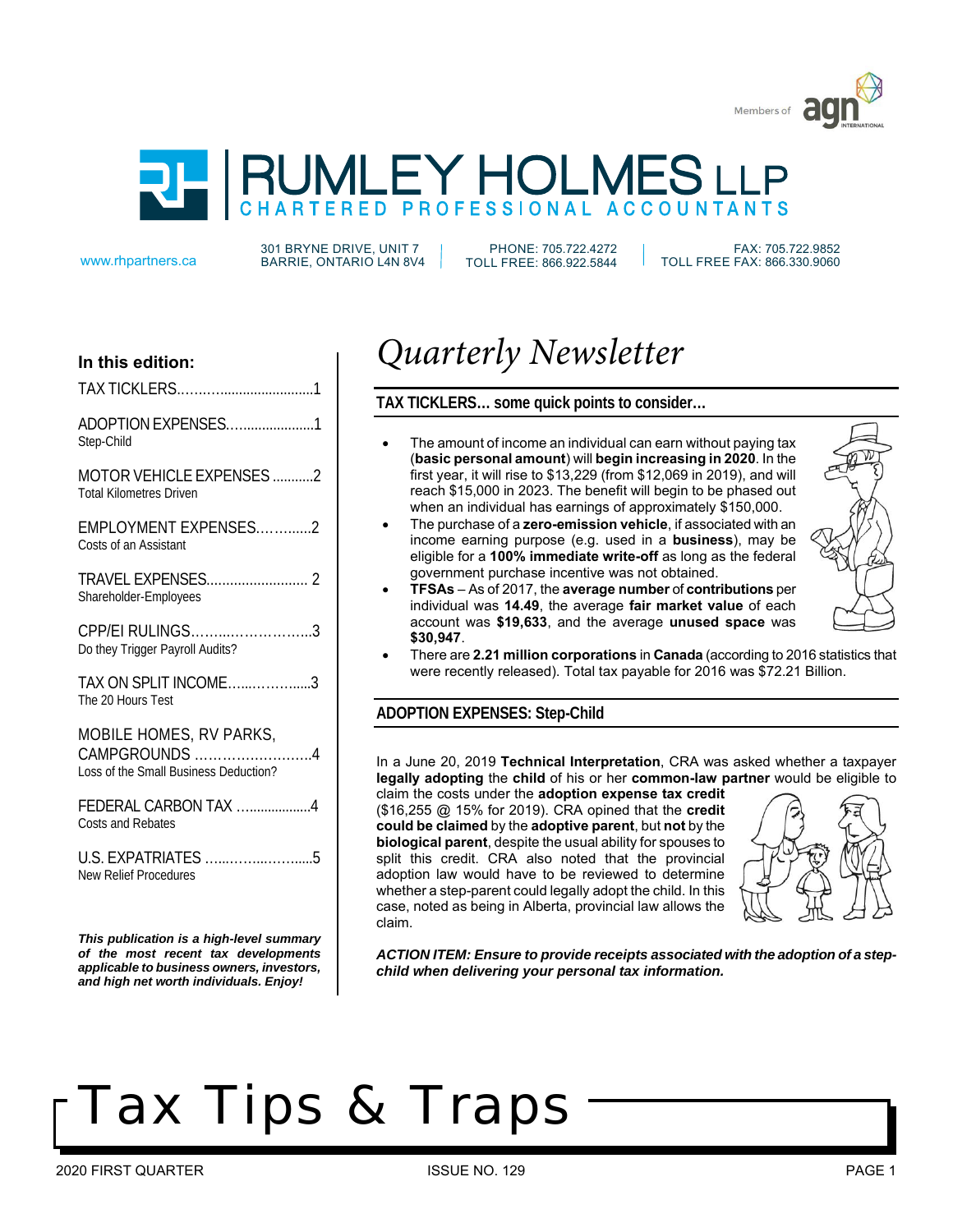### **MOTOR VEHICLE EXPENSES: Total Kilometres Driven**



In a September 17, 2019 **Tax Court of Canada** case, at issue was the deductibility of vehicle expenses, and in particular, the portion of total vehicle use that was for **employment** purposes. While

initially challenged by CRA, the Court eventually **accepted the credit card statements** as support for the amounts expended. The taxpayer held and produced a T2200 which indicated that motor vehicle expenditures were requirements of employment.

#### **Taxpayer loses – vehicle expenses**

The taxpayer had initially **claimed 90% employment usage** but later asserted that only 1,015 of her total 1,353 kilometres travelled (75%) were for employment purposes. This percentage is used to determine the portion of total vehicle expenses that can be deducted. The Court then noted that the **total kilometres** driven for the year were more likely **approximately 10,000** based on the odometer readings listed on the **third-party garage repair invoices** provided throughout the year. As the reported employment kilometres (which were supported by a vehicle log) were about **10% of the total** reported on the invoices, only **10% of expenses were allowed**.

*ACTION ITEM: In addition to employment/business travel*  logs, CRA may ask for support of total travel. Retain *records that support total kilometres traveled such as repair receipts.* 

### **EMPLOYMENT EXPENSES: Costs of an Assistant**



A November 5, 2019 **Tax Court of Canada** case reviewed the deductibility of **employment expenses** by a manager **overseeing** the **Canadian sales force and operations** of a multinational manufacturer of dental instruments and products. The taxpayer's **employer** had **no Canadian office**, and she **travelled extensively** to meet with sales representatives, dealers and customers throughout Canada.

#### **Expense of assistant**

Almost half of the taxpayer's claimed expenses, which exceeded \$80,000, related to her **husband's** role as **her assistant**. The Court noted that a deduction can be claimed for **salary paid to an assistant**, but that there were **several problems** with her claim, including the following:

- The taxpayer's husband was treated as self-employed and **not as an employee**. Any deduction **must be for salary**, requiring it be **paid to an employee**. This alone was fatal to the deduction claim.
- The amount was **not paid** to her husband. Rather, they simply had a single joint bank account through which they both transacted. Lack of payment alone would prevent any deduction.
- x The taxpayer's employer indicated it was **the taxpayer's decision** whether she **required an assistant**. As her **employer did not require** her to hire an assistant, **no deduction** was available. This item alone would also prevent any deduction.
- x The husband's **services described** were largely clerical, administrative, secretarial or driving, for which his hourly fee of \$75 was **not** "anywhere close to the range of **reasonable**".
- x The husband's **hours** set out in quarterly billings were **not supported** – he could only account for a small fraction of the hours invoiced.
- The husband claimed business expenses of almost 75% of his fees; however, the couple could not describe what expenses he incurred. The taxpayer "was sure this was a mistake".

**No deduction** was allowed for these costs.

*ACTION ITEM: Support and documents are often requested by CRA when deductions against employment income are claimed. Ensure to retain all such support. If no T2200 has been provided for the current year, enquire with your employer as to whether one is available for the next.* 

### **TRAVEL EXPENSES: Shareholder-Employees**



For an employee to deduct **travel** or **motor vehicle expenses** against **employment income**, the employee must be normally **required** to **work away** from the **employer's place of business**, be **required** to **pay** the **travel expense** under the contract of employment, and have a signed and

completed T2200. Also, the employee cannot receive an allowance excluded from income.

In 2017, CRA began **denying travel expenses** claimed on the personal tax return of many employees who were also **shareholders** of the employer or **related** to a **shareholder**. After receiving concerns from stakeholders regarding this new assessing practice, CRA reversed their assessments, indicating that "clear guidelines for taxpayers and their representatives" were important to the Canadian self-assessment system and that additional consultation and guidance was needed in this area.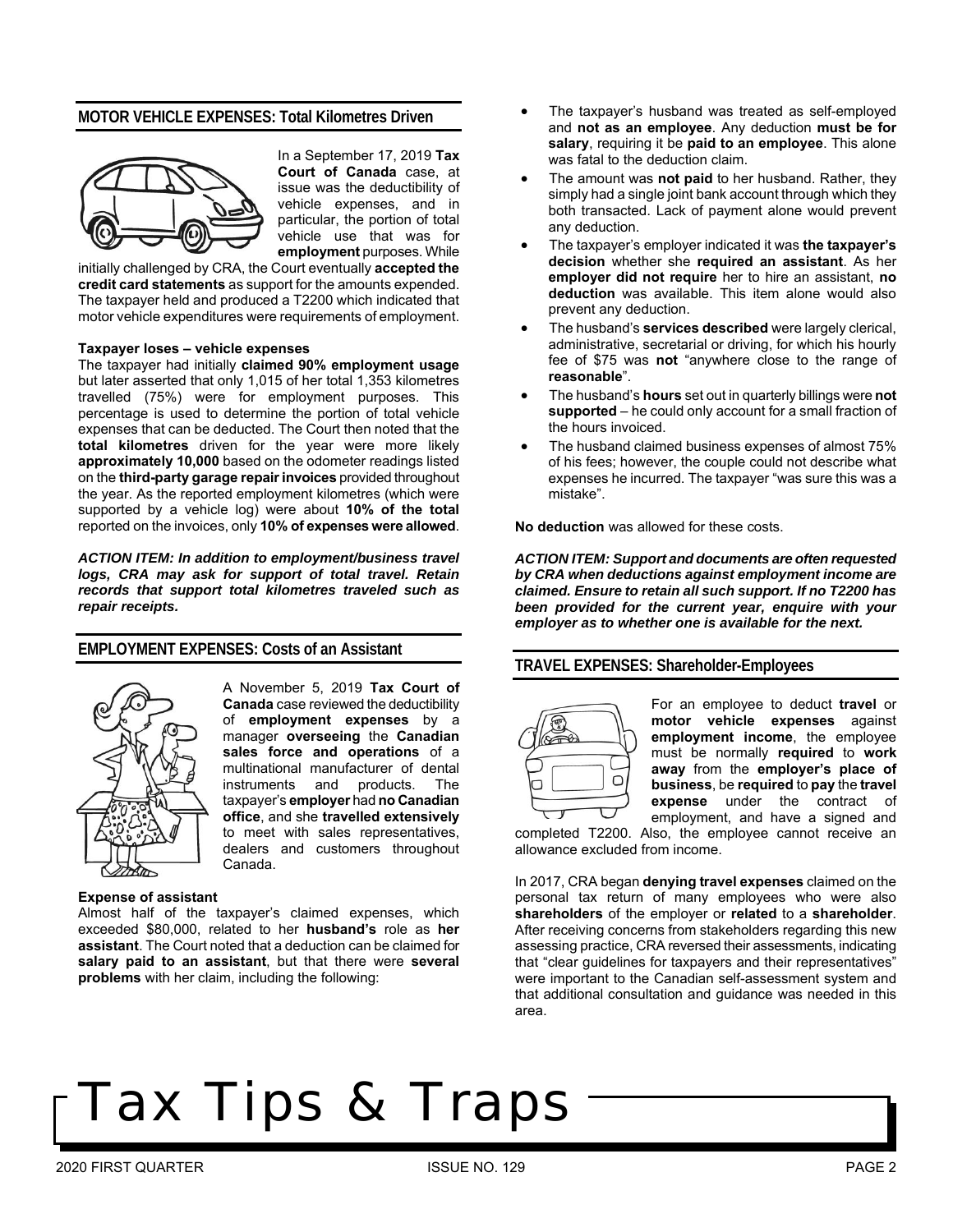In September of 2019 CRA released the promised guidance. It noted that the following conditions had to be met for employment expenses incurred by shareholder-employees to be deductible:

- 1. The expenses were incurred as **part of the employment** duties and **not as a shareholder**.
- The worker was **required to pay** for the expenses personally as **part of their employment** duties.

When the **employee is also a shareholder**, the written **contract may not be adequate**, and the implied requirements may be more difficult to demonstrate. However, CRA noted that both of these conditions may be satisfied if the **shareholderemployee** can establish that the expenses are **comparable** to expenses incurred by **employees** (who are **not shareholders** or related to a shareholder) with **similar duties** at the company **or** at **other businesses** similar in size, industry and services provided.

*ACTION ITEM: Instead of deducting amounts against employment income, consider whether it would be better for the company to reimburse expenses of shareholderemployees, or perhaps, pay a tax-free travel allowance. If amounts will continue to be paid personally, retain support that shows how the travel expenditures are reasonable as compared to those of other similar arm's length workers.* 

# **CPP/EI RULINGS: Do they Trigger Payroll Audits?**



In a June 7, 2019 **Technical Interpretation**, CRA commented on whether a **CPP/EI ruling triggers follow-up assessing and review**. These rulings often determine whether a worker is a contractor or employee, and therefore whether EI and/or CPP should be submitted to CRA. They also often consider whether an

employee that is a family member of the owner is earning insurable amounts. Rulings can be initiated by the worker, the business, or another party with an interest, such as CRA.

CRA noted that after the completion of a ruling, a **referral** to the **Trust Accounts Examination Division** (often leading to a payroll audit) is **not automatically** sent. **However**, it is sent in situations such as where:

- x the ruling **changed the worker's status** from employee to self-employed, or vice versa;
- x a related worker was determined to be **dealing at arm's length** and, therefore, insurable, but no EI premiums had been remitted; and
- an employee relationship was confirmed but there were **no source deductions** remitted or **T4 submitted**.

When a referral is received, an examination officer will **contact the employer** for an appointment to **review the payroll books and records**. Deduction and remittances for the period covered by the CPP/EI ruling will be confirmed and validated.

The officer will **also review** CRA's database to determine whether there are any **outstanding GST/HST returns**. If found non-compliant, the **GST/HST books** and records will also be **reviewed**.

*ACTION ITEM: If CRA challenges the categorization of a worker (employee vs. contractor), keep in mind that the implications of a reclassification could be significantly greater than the costs associated with the individual worker.* 

### **TAX ON SPLIT INCOME: The 20 Hours Test**



The **tax on split income** (TOSI) can subject various income sources, with taxable private corporation dividends being the most common, to **personal tax** at the **highest marginal rate**. One of the exceptions from TOSI occurs when the income recipient is **actively engaged in the business**. An individual will be **deemed** to be **actively engaged** in any year in

which the individual **works** in the business at least an average of **20 hours per week** during the portion of the taxation year that the business operates.

#### **Statutory holidays, sick days, vacations**

In an August 6, 2019 French **Technical Interpretation**, CRA opined that days that an individual is **paid for time** that they **do not actually work** (such as **statutory holidays**, **sick days**, and **annual vacations**) should **not** be **considered hours worked for the computation**. For example, if an individual is paid for five days for a week, but only actually works four days due a statutory holiday on one of the days, only four days of work should be considered in the computation.

#### **Less than 20 hours required**

In a June 7, 2019 **Technical Interpretation,** two spouses contributed an equal amount of effort to a business that **only required 10 hours of weekly work** (5 hours each per week). Where the 20-hour test is not met, the spouses may still not be subject to TOSI if they can demonstrate that they were actively engaged on a **"regular, continuous and substantial basis"**.

While it is a question of fact, CRA stated that it is **possible for this exception** to be available in this scenario. Consideration should be given to the **ongoing nature and labour requirements** of the business for the particular year. In general, whether an individual is actively involved in a business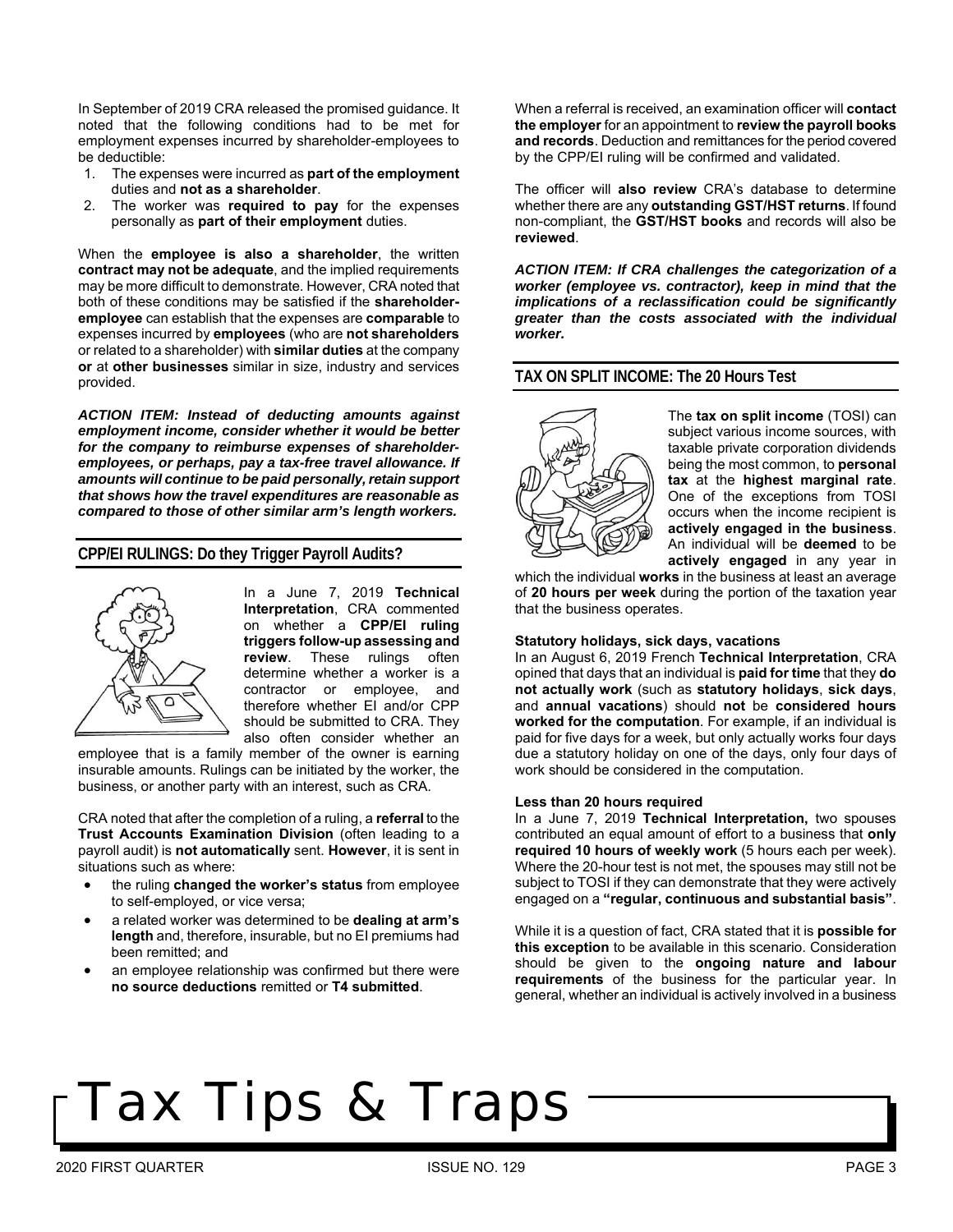will depend on the **time**, **work** and **energy** that the individual spends on the business.

The more an individual is involved in the **management or dayto-day operations**, the more likely they will be sufficiently involved.

*ACTION ITEM: Document the activities in which individuals who may be subject to TOSI are involved in the business. When tracking time, do not include paid hours in which the individual was not working.* 

**MOBILE HOMES, RV PARKS, CAMPGROUNDS: Loss of the Small Business Deduction?**



In an August 29, 2019 **Tax Court of Canada** case, at issue was whether the taxpayer who operated a mobile home/RV park was eligible to claim the **small business deduction** for the 2012-2014 years. CRA argued that the taxpayer **primarily** 

**earned its income** from the **rental of seasonal and extended seasonal campsites** and the **storage of RVs** and, therefore, carried on a **specified investment business**. Specified investment businesses are **not eligible** for the **small business tax rate**. Instead, they are **taxed at over 50%** in all provinces and territories, although 20.67% may be refunded when dividends are paid.

The **taxpayer argued** that it carried on an active business providing a **significant** bundle of **services** that were integral to its operations.

The majority of the taxpayer's revenue related to fees charged to seasonal and extended seasonal campers. While shorterterm rents to daily campers occurred, these were much less common.

#### **Taxpayer loses**

The Court found that the seasonal and extended seasonal campers were effectively **paying** to **occupy** a **particular site** for either 5 or 10 months of the year and often that, for the **remainder of the year**, the mobile home or RV was **stored unoccupied** on site. The Court ruled that the **duration** of the **occupancy** agreements in particular (seasonal and extended seasonal versus daily or weekly) suggested quite clearly that the **principal purpose** of the business was to derive **rental income**.

While the taxpayer provided **other services** including garbage pick-up, limited event planning, office hours and "on-call" availability, the Court found that the services and amenities offered did **not reach the tipping point** where the provision of **services overcomes** the provision of **property**. Instead, these

**features** were used to **entice customers** such that the **business** could **accomplish** its principal **purpose** of **earning rental income**.

*NOTE: Even if the principle purpose of the business was to earn rental income, an exception is available (making the small business rate available) if the business employs more than five full-time staff.* 

*ACTION ITEM: This case may have applicability to all corporations in which there is limited activity. In such cases, consider whether the income results more from the services provided, or for the use of the property. Consider what support or evidence you have that ties income earned to services provided***.** 

### **FEDERAL CARBON TAX: Costs and Rebates**

On **December 16, 2019,** the Department of Finance announced the **climate action incentive payment amounts** for **2020**. These payments are associated with the provinces that are subject to the federal backstop legislation. The following amounts may be claimed on the **2019 personal tax returns**:



| Category                                                            | Ontario | Manitoba | Saskatchewan | Alberta |
|---------------------------------------------------------------------|---------|----------|--------------|---------|
| Single<br>adult/first<br>adult in a<br>couple                       | \$224   | \$243    | \$405        | \$444   |
| Second adult<br>in a couple or<br>first child of a<br>single parent | \$112   | \$121    | \$202        | \$222   |
| Each child<br>under 18 not<br>already<br>included<br>above          | \$56    | \$61     | \$101        | \$111   |
| <b>Baseline</b><br>example for<br>family of four                    | \$448   | \$486    | \$809        | \$888   |

A **10% supplement** is available for those that live in **rural areas** (communities outside of census metropolitan areas, CMAs).

The 2020 climate action incentive payment payable to eligible Albertans will reflect fuel charge proceeds generated over a 15 month period. This consists of three months (January – March 2020) with a carbon price of \$20 per tonne, plus 12 months (April 2020 – March 2021) with a carbon price of \$30.